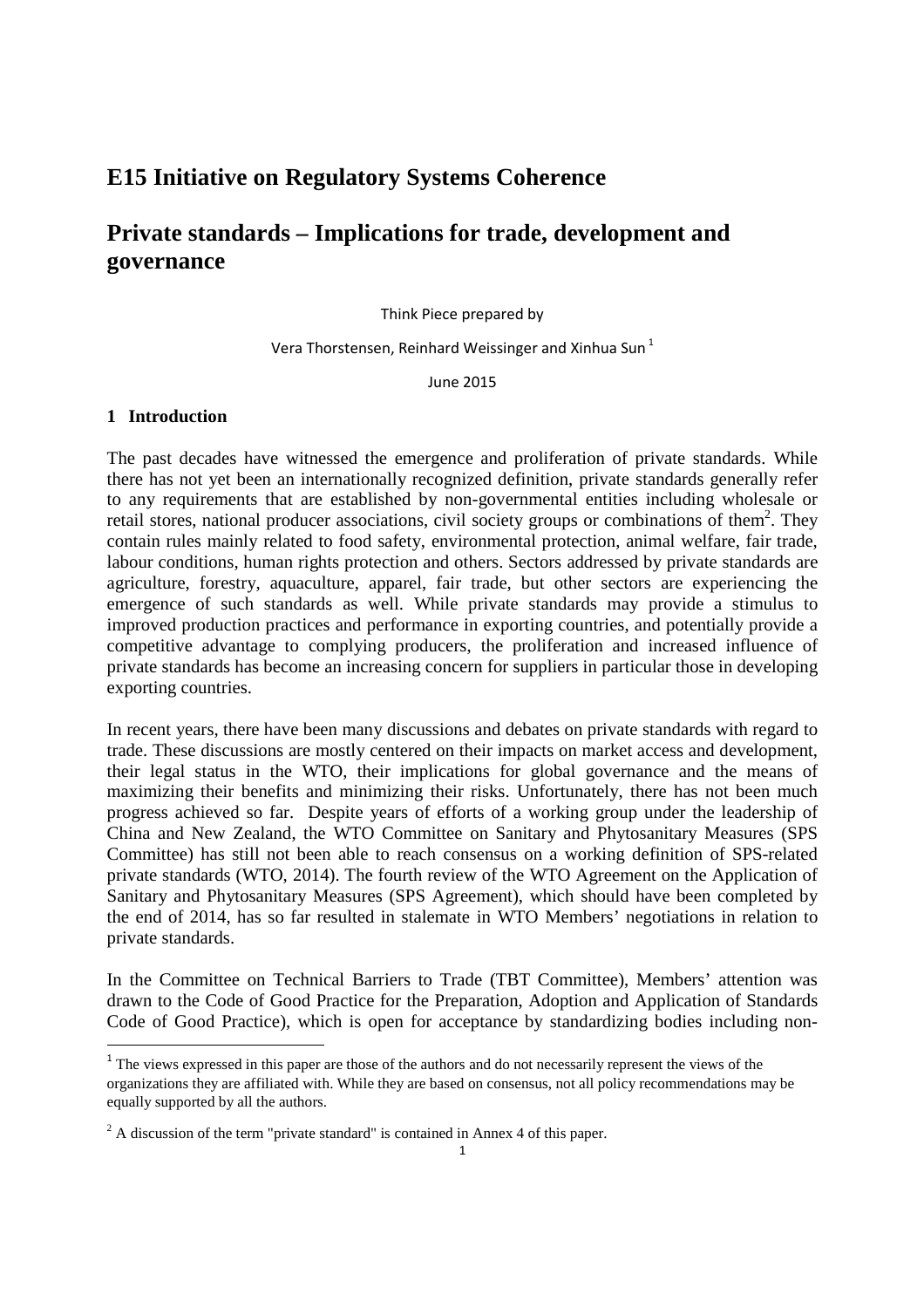governmental bodies, However, up to now, Members have neither notified the WTO of the acceptance of the Code of Good Practice by any of these non-governmental bodies nor have they shared any experiences or information on the "reasonable measures" they have taken "to ensure that … non-governmental standardizing bodies within their territories,… accept and comply with the Code of Good Practice" (Article 4 of the TBT Agreement).

This paper starts with a discussion of the drivers in the emergence and proliferation of private standards. It then seeks to elaborate on how private standards relate to trade, development and governance and explores how the relevant challenges can be addressed. The paper concludes that greater involvement and supervision by national governments, increased dialogue between multilateral stakeholders, including relevant multilateral organizations, would be beneficial to the operation and the "sustainable growth" of private standards. The paper further recommends that a more proactive approach be taken by the WTO in addressing trade concerns and in harnessing the potential benefits of credible voluntary sustainability schemes while involving also a range of other stakeholders and relevant organizations into a multi-stakeholder dialogue. Among others, it is of vital importance to encourage more open and in-depth dialogue in the WTO, on the basis of which the existing rules of the WTO should be further clarified and possibly expanded to encompass private standards.

#### **2 Trends among and impacts of private standards**

Private standards have been increasingly influential over the past decades due to several factors, such as increasing market power of transnational corporations, of major retailers and the emergence of global value chains that spread across various countries and are often coordinated by lead firms that use standards as one means to govern production processes and supply chains across the globe to ensure coherence between the value chain partners. Other factors driving the increase in importance of private standards are civil society groups that address environmental and social impacts through private standards which are also often referred to as "voluntary sustainability standards" (VSS).

#### **2.1 Drivers in the emergence and proliferation of private standards**

There are at least three interrelated drivers for the emergence of private standards:

## **2.1.1 The emergence of Global Value Chains (GVCs) coordinated by large corporations (TNCs) either as system-integrators or as key buyers (e.g. retailers and supermarket chains)**

UNCTAD's World Investment Report 2013 (p. XXII) makes the following statement:

"Global Value Chains (GVCs) are typically coordinated by TNCs, with cross-border trade of inputs and outputs taking place within their networks of affiliates, contractual partners and arm'slength suppliers. TNC-coordinated GVCs account for some 80 per cent of global trade. Patterns of value added trade in GVCs are shaped to a significant extent by the investment decisions of TNCs. Countries with a higher presence of FDI relative to the size of their economies tend to have a higher level of participation in GVCs and to generate relatively more domestic value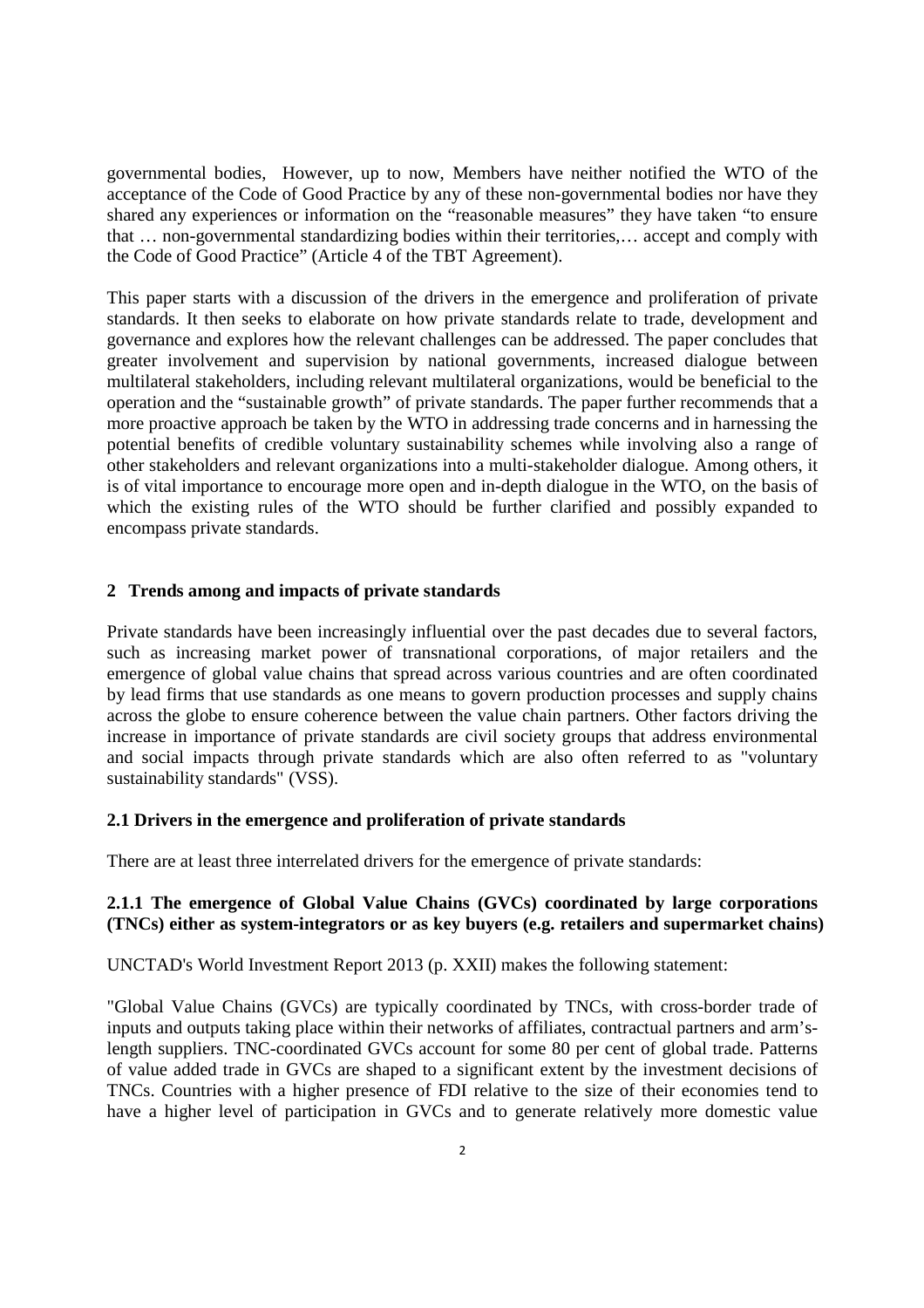added from trade. TNCs coordinate GVCs through complex webs of supplier relationships and various governance modes, from direct ownership of foreign affiliates to contractual relationships (in non-equity modes of international production, or NEMs), to arm's-length dealings. These governance modes and the resulting power structures in GVCs have a significant bearing on the distribution of economic gains from trade in GVCs and on their long-term development implications."

A typology of governance structures of GVCs is contained in Annex 3 (Gereffi et al, 2005). Standards can be used as a means for lead firms to coordinate the consistency of requirements regarding inputs, quality, working conditions, environmental impacts etc. throughout GVCs (in order to ensure "traceability", to meet "chain of custody"- requirements etc.).

## **2.1.2 Societal concerns addressing the need for more ecologically sustainable and better social production conditions and environmentally friendly products**

Main players in this area are consumers, mainly in developed countries, but also large companies and/or NGOs and/or standards consortia that are engaged in standards-setting and in some cases also in accreditation and certification schemes that support the implementation and fast market penetration of standards. Examples for such organizations are Fairtrade International, GlobalGAP, Rainforest Alliance, Better Cotton Initiative, Marine Stewardship Council, Forest Stewardship Council, UTZ Certified and many other organizations involved mainly in fair trade, agriculture, forestry, aquaculture, cotton, but spreading increasingly into other areas as well (oil and gas, aluminium value chain, building, tourism services etc.). All of these organizations have a very specific focus either on certain products or a certain aspect of production and trade (e.g. adequate wage, human rights issues).

From this perspective, private standards are often seen as a means to fill the gaps left by regulations or other standards and as a way of raising the bar to achieve higher levels of economic, social and environmental sustainability.

## **2.1.3 Branding and marketing by companies to obtain additional benefits ("greenwashing")**

In many cases private standards may be used to support green or bio-labeling schemes that lack a scientific and evidence-basis. The multiplication of brands and labels without control through some kind of a "clearing house" to ensure they are based on scientific evidence, results in confusion of consumers, increasing costs of production and affecting exports from developing countries.

## **3 Impacts of private standards on trade, development and governance of the multilateral trade-system**

The emergence and proliferation of stringent buyer-driven, process-oriented private standards may lead to exclusive and exploitative supply chains and may result in adverse implications for trade, development and global governance.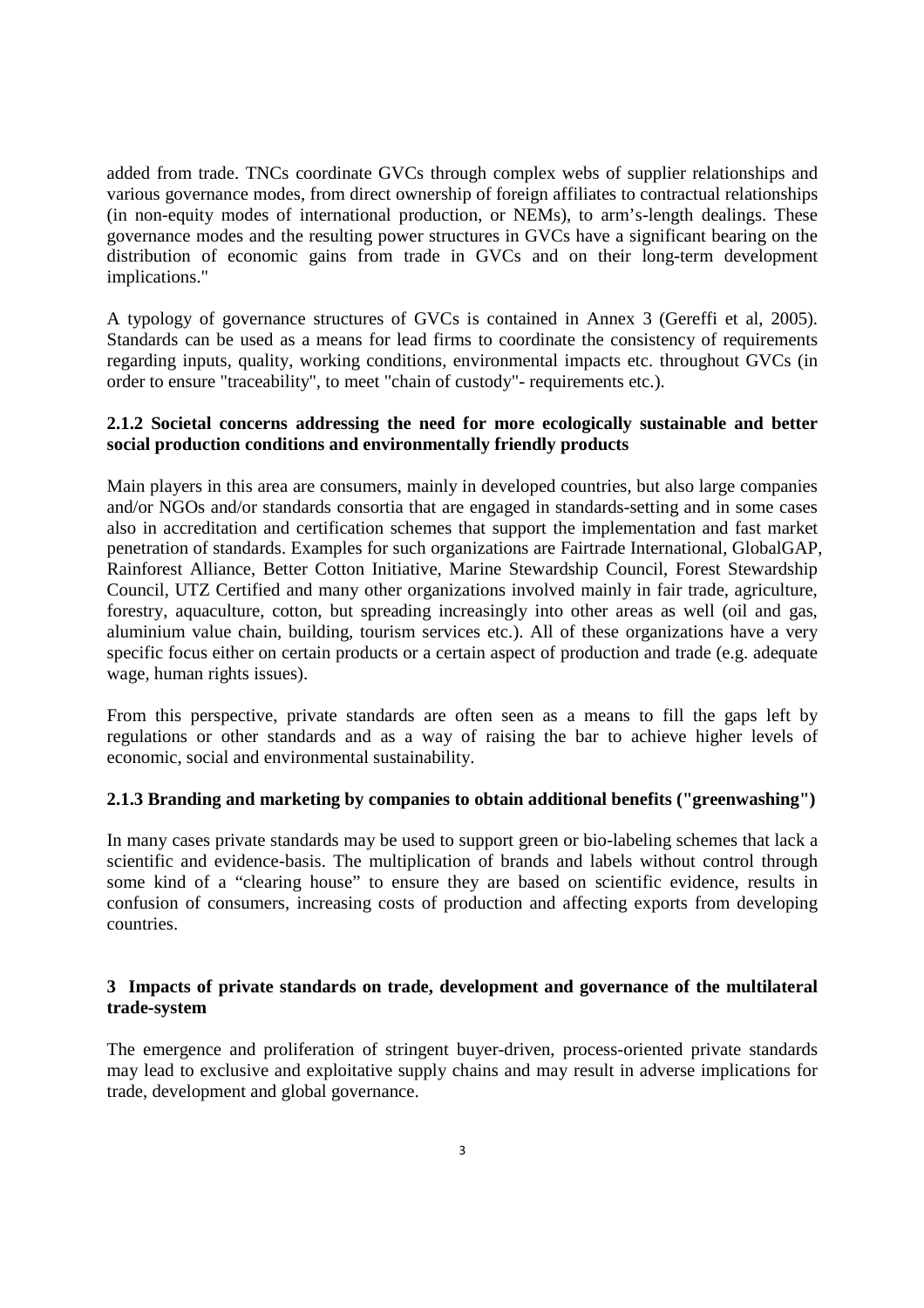## **3.1 Trade-related problems caused by private standards**

Private standards have been a growing concern among developing countries in the WTO. The replies from a survey carried out by the WTO/TBT Secretariat in 2009 (WTO 2009a) indicates that compliance with private standards is considered by exporters to be the prerequisite for exporting to a large number of developed country markets. Farmers and producers, who cannot achieve compliance with private standards, even if they meet standards developed by Codex or other formal standards-setters, are losing market access opportunities and are forced to switch to alternative markets.

The survey also finds that certain retailers require very restrictive maximum residue limits (MRLs) for pesticides, determined as a percentage of national MRLs, which are themselves at times more restrictive than MRLs set by Codex standards for the same products. Such low MRLs result in the exclusion of certain producers from the market even though they meet requirements stipulated in Codex or formal international standards. A number of replies express the view that such restrictive MRLs have neither scientific justification nor enhance food safety for consumers.

Other concerns include the high costs of compliance (e.g. the average annual certification fee may vary between US\$2,000 to US\$8,000 for a private standard), which are additional to what would be incurred to comply with formal standards, repeated annual certification requirements for firms even if they have a good past record, non-transparent and inconsistent evaluations by some auditors, lack of a price premium despite the investments needed to obtain certification, multiplicity of mutually inconsistent private standards, disproportionate effect on smallholders, lack of transparency and non-involvement of exporters and other stakeholders in the private standard-setting process, and the lack of appeal procedures.

It is worth noting that the United Nations Forum on Sustainability Standards (UNFSS), a joint initiative of five UN Agencies (FAO, ITC, UNCTAD, UNEP and UNIDO), identified in 2013 trade-related challenges much similar to those observed by the WTO Secretariat (UNFSS, 2013). Additionally, the UNFSS further notes that many of the private standards are not science-based and that the multiplication of private standards may put at risk their sustainability objectives and create confusion for producers and consumers.

Figure 1 exemplifies the conditions under which standards can cause specific trade-related problems which may be at the core of the concerns about private standards: a combination of a high degree of enforcement of a standard or scheme (through the support by important market players), a low degree of openness, transparency and inclusiveness in the development process (through direct or indirect control of the development process by these market players) and a medium to high degree of market penetration of the standard (through the market power of these players).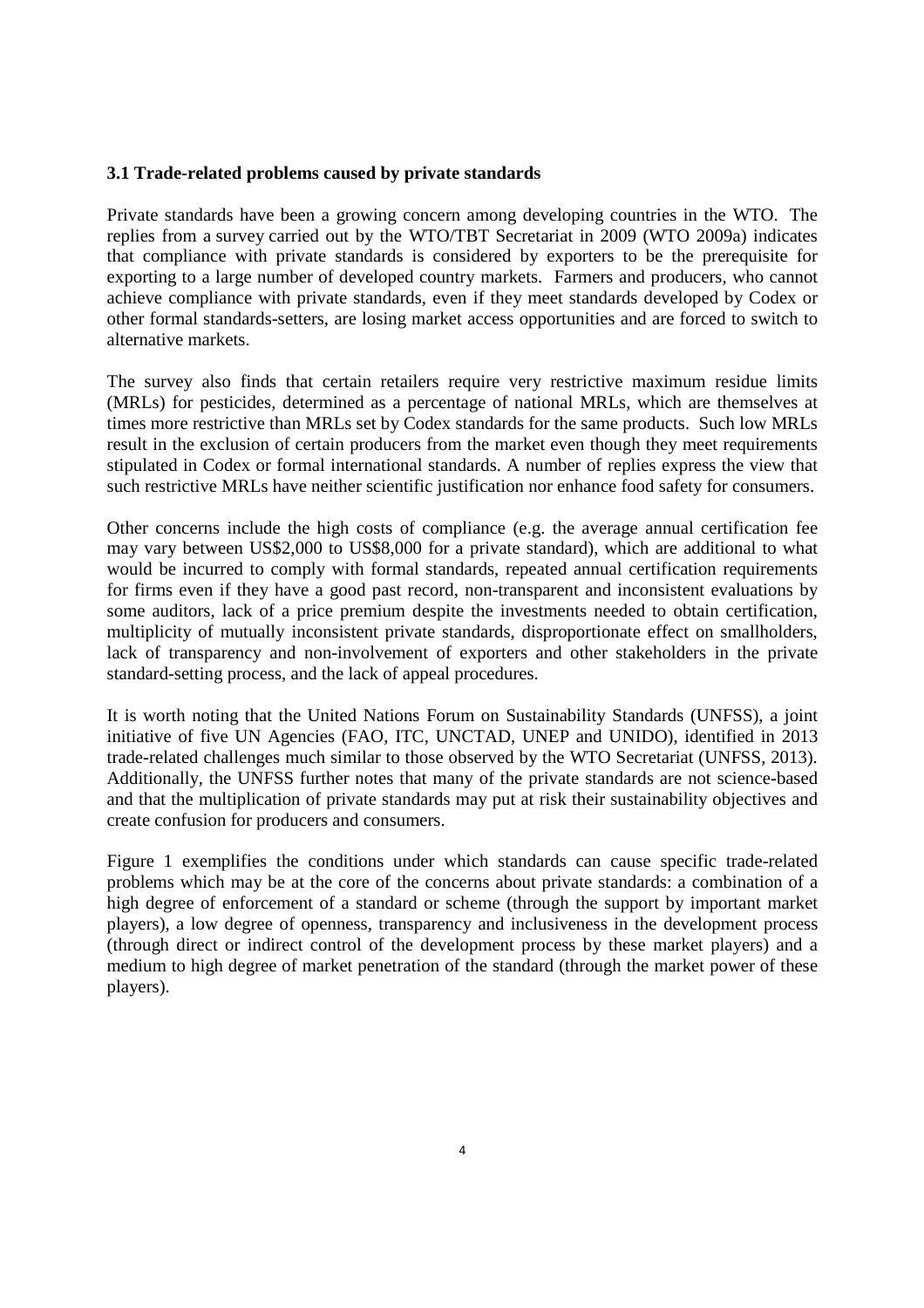

*Figure 1: Conditions for the creation of trade barriers through standards* 

In such cases, other market players may be cut out of a market in case they try to avoid such a standard. They also have legitimate reason to claim that the standard is imposed on them due to a combination of market power and the lack of openness in its development.

A more positive set of conditions is shown in Figure 2:



**Openness/Transparency/Inclusiveness [D]** 

*Figure 2: Conditions of open standards avoiding the creation of trade barriers* 

In this case, there exists a combination of a low degree of enforcement, a low to medium degree of market penetration (which may change over time) and a much higher degree of openness, transparency and inclusiveness of the development process, which may involve many more different stakeholders to ensure they have the possibility to influence the content of the standard during its development.

#### **3.2 Private standards and development**

It is worrying that many private standards are developed without adequate developing country representation. The lack of consideration of the special development, financial and trade needs of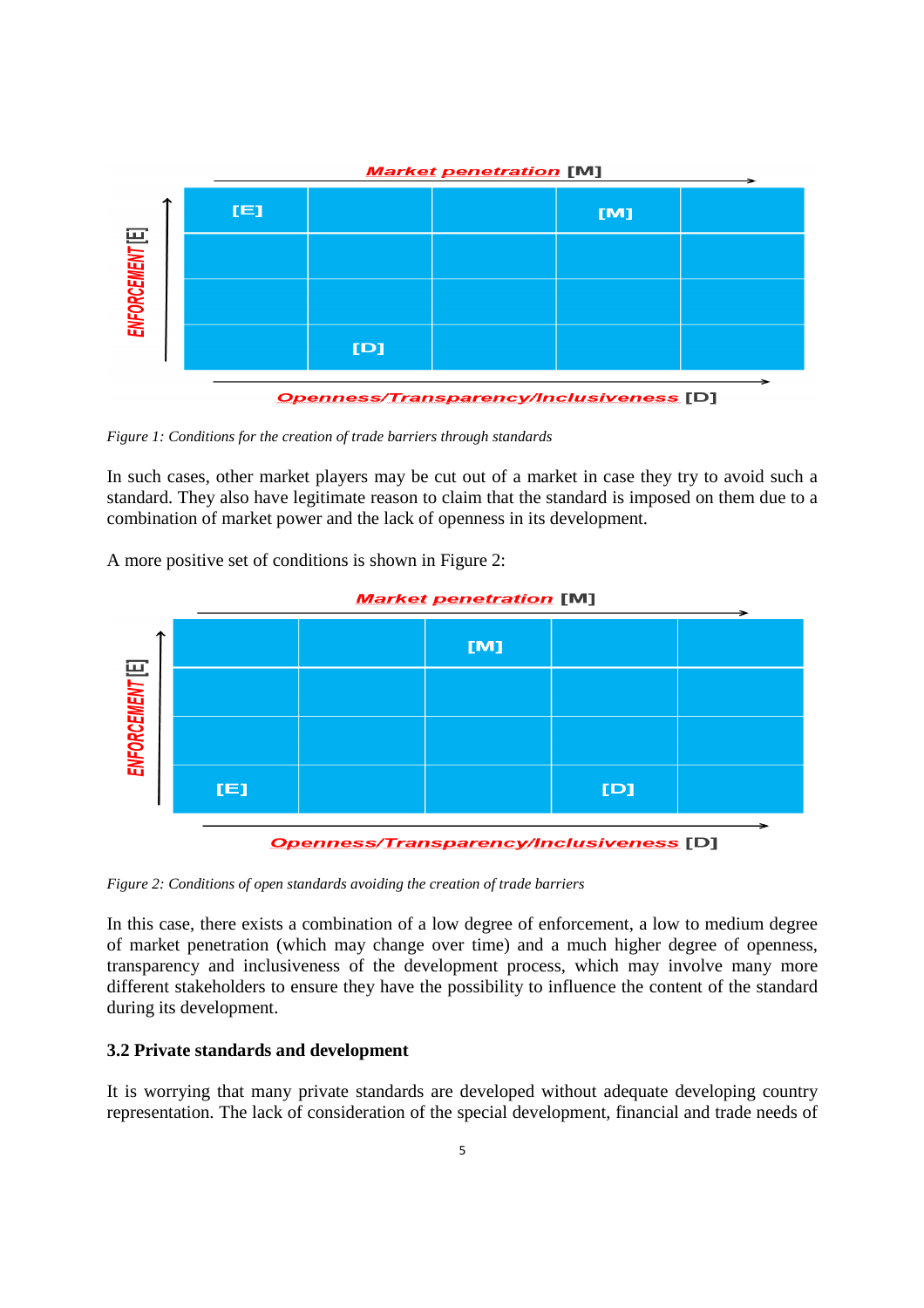developing countries in the preparation and application of private standards and the related certification schemes explains the often unnecessary barriers created by private standards to exports from developing countries.

#### **3.3 Private standards and challenges for the multilateral trading system**

Particularly from the perspective of developing countries, the proliferation of private standards can have the potential to undermine the value, credibility and relevance of the multilateral trading system, international standards developed in the formal standardization system and even regulations of governments.

There have been heated debates whether private standards are covered by WTO rules**.** The WTO TBT and SPS agreements generally deal with standards and conformity assessment schemes set by international standards-setting bodies and those adopted by governments.

The proliferation of private standards is bringing significant challenges towards the legitimacy of the trade system, because the uncontrolled multiplication of these standards is affecting the responsibility of the States towards the behavior of the bodies that have issued them. States are members of the WTO and there is evidence that private standards are creating discrimination and barriers to trade.

There are strong arguments for the application of the WTO rules, TBT and SPS agreements in particular, to private standards:

First, the WTO TBT and SPS agreements impose explicit obligations on Members' governments to "take such reasonable measures as may be available to them" to ensure that "nongovernmental" entities or bodies "within their territories" observe certain principles set out in the agreements, including transparency, non-discrimination, scientific justification, use of international standards as their basis and others (Articles 4 and 8 of the TBT Agreement, and Article 13 of the SPS Agreement).

Secondly, besides these obligations, Articles 4 and 8 of the TBT Agreement and Article 13 of the SPS Agreement clearly stipulate that Members "shall not take measures which have the effect of, directly or indirectly, requiring or encouraging" "non-governmental" entities or bodies "to act in a manner inconsistent with" the provisions of the agreements.

Thirdly, the TBT and SPS agreements also require Members to rely on conformity assessment procedures by non-governmental entities or bodies only if they comply with the relevant provisions (Article 13 of SPS Agreement and Article 8 of TBT Agreement).

#### **3.4 Private standards and public governance**

Private standards often arise to fill the gaps in standards developed through the formal standardization system or public bodies, including government regulations and recognized international standards. However, proliferating private standards can result in competition, duplication and even conflicts among private standards and between private standards and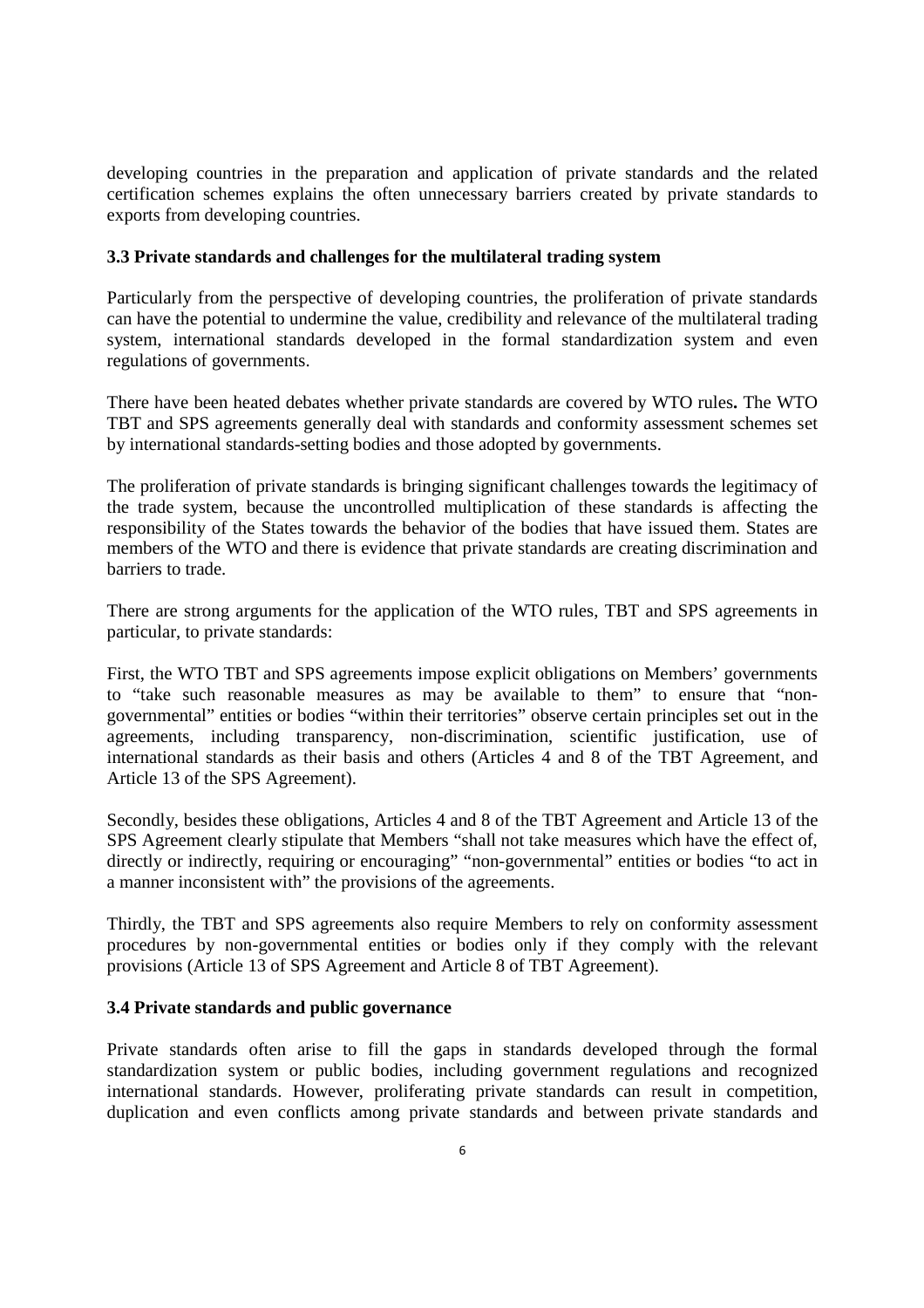standards developed through the formal standardization system. Particularly, private standards have the potential to weaken the roles of governments and international standard-setting bodies and may, under certain conditions, even render their work irrelevant. This causes inefficiency in achieving public policy objectives, it can create confusion for producers and consumers and raises questions about the legitimacy of the market-driven private initiatives. It is therefore important that private standard-setters follow certain codes of good practice in standards development and application to make sure standards developed through the formal standardization system always play a key role in protecting public goods and correcting market failures, that more complementarity and harmonization is achieved among private standards and between private standards and standards developed through the formal standardization system.

## **4 Policy recommendations to meet the challenges of private standards**

In this paper we distinguish between policy recommendations for the shorter and the longer term. However, irrespective of this distinction, it is suggested that action be taken towards the implementation of both in parallel.

## **A. Shorter term recommendations:**

## **4.1 Develop an integrated and holistic approach within the WTO**

The discussion of private standards and their potential negative effects should be undertaken jointly in the TBT, SPS and the Trade and Environment Committees of the WTO.

The attempt of confining the discussion to the definition of what is a private standard in the SPS Committee and postponing the issue in the TBT Committee, should be reconsidered. An impartial assessment of the problem shows that some private standards address sustainability concerns, which – in addition to the SPS Committee – also fall into the scope of the TBT and the Trade and Environment Committees.

In order to reach a better understanding of the nature and the size of the issues at stake, private standards should be analyzed in joint meetings of the SPS and TBT Committees, together with the Trade and Environment Committee, to overcome an artificial separation. In order to address the full complexity of private standards, an integrated and holistic approach is required.

#### **4.2 Launch a multi-stakeholder dialogue**

The WTO, in collaboration with other agencies, such as UNFSS, ITC, ISO, the Codex Alimentarius Commission, OIE, and possibly others, could consider launching a multistakeholder dialogue by inviting key organizations and stakeholders, i.e. standards-setting bodies both from the formal as well as the private areas, main standards users, TNC-representatives, and relevant international organizations to review and discuss the issues of private standards, their relationship with formal standards with the intention to develop a common understanding of the challenges and the potential for fragmenting the existing system of standardization, and to encourage private behaviour to be consistent with the provisions of the TBT and SPS agreements.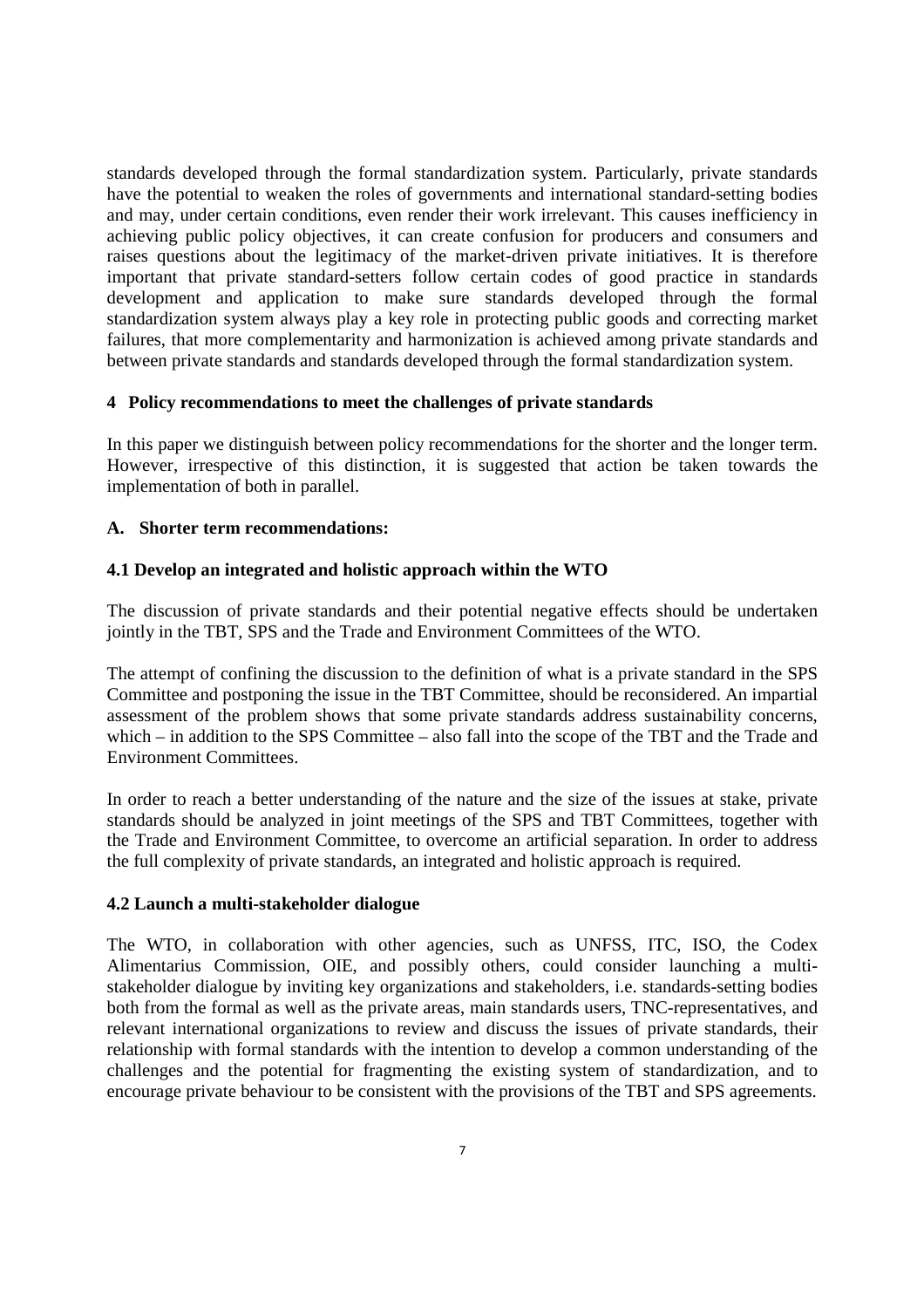#### **4.3 Establish national focal points**

In support of transparency, it should be considered to establish focal points for private standards in all interested countries.

As TBT and SPS rules oblige Members to establish enquiry points, private standards may also have focal points in all interested countries. These focal points could be accommodated by private or public bodies in the countries that would represent the interests of commerce, quality, agriculture, agribusiness, industry, certification and standardization entities. Its role could be to deal with issues related to different trade barriers caused by the proliferation of private standards.

## **4.4 Encourage formal standards bodies to strengthen their role**

Formal standards bodies, such as ISO, IEC and its members, the national standards bodies from over 160 countries, and partner organizations at regional level, should consider taking appropriate measures to serve those interests more effectively that would otherwise support the development and proliferation of private standards.

## **B. Longer term recommendations:**

## **4.5 Establish a standing (voluntary) peer group**

It is recommended to establish a standing (voluntary) peer-group of leading standards setters, from the formal standards system as well as from private standards setters, together with regulators, main standards users, TNC-representatives and relevant international organizations with the task to review, monitor and recommend actions in this area. Its main objective could be the negotiation of a Code of Conduct for Standards Development and Implementation, building on existing models of such codes or principles (e.g. ISO/IEC Guide 59, TBT Code of Good Practice, the six principles for the development of international standards, guides and recommendations resulting from the Second Triennial review of the TBT Agreement, the Standards-Setting Code of the ISEAL Alliance) to ensure transparency, non-discrimination, accountability, supervision through commonly applied principles.

This peer group could be based on a 'secretariat'- or a 'membership'-model. While a membership model, such as the one established by ISO, may generate more support for the governance process among member organizations and States and could possibly lead more easily to negotiations of plurilateral or multilateral deals, a secretariat-model such as the one of the UNFSS, would have more autonomy for decisions, arriving faster at its goal.

#### **4.6 Clarify and strengthen WTO rules**

Significant work should be undertaken by the WTO. It is necessary to reflect the reality of private standards in the existing Agreements. The objective is to clarify, improve and develop guidelines regarding the implementation of Article 13 of the SPS Agreement, and Article 4.1, 8.1 and 8.2 of the TBT Agreement to address the challenges posed by this reality.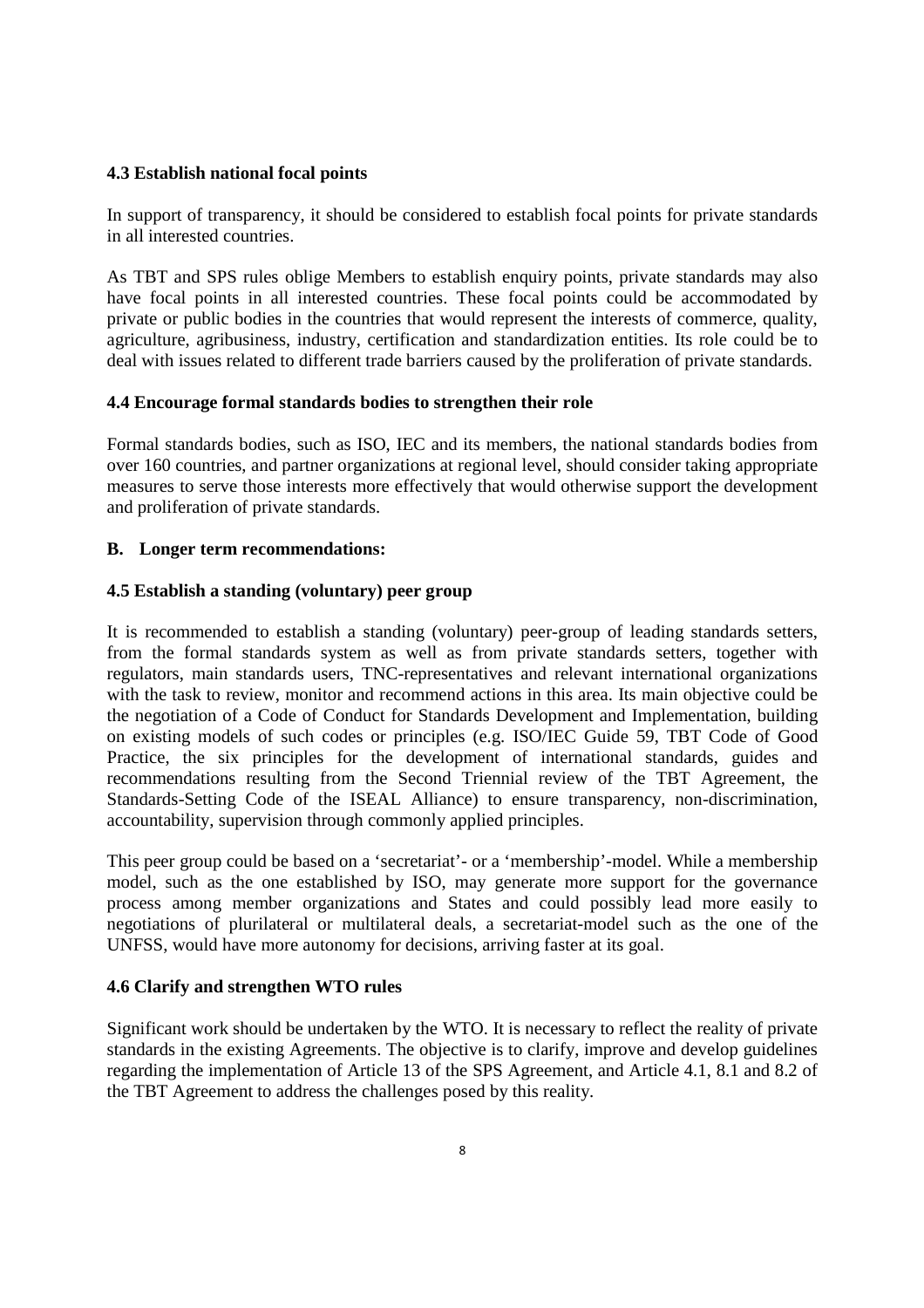One goal could be to extend the application of the "Code of Good Practice" of the TBT Agreement and the TBT Committee's "Decision on Principles for the Development of International Standards, Guides and Recommendations to the preparation and application of all standards" to include private standards.

## **4.7 Clarify the scope of responsibility of certain WTO bodies**

Another important task is to clarify the scope of responsibility of existing WTO bodies, such as the TBT-, SPS- and Trade and Environment-Committees, to cover specific trade concerns related to private standards. In the absence of such a clarification, the problems already faced by many Members in relation to private standards will probably escalate to the level of trade disputes and will be brought to the Dispute Settlement Body of the WTO.

## **4.8 Establish a new body**

The proliferation of private standards and the need for global governance could make it beneficial to consider the establishment of a new body, sourced from key stakeholders.

A new body may be able to better deal with the overall problems associated with the proliferation of private standards and deal with their complexity. The objective is to develop and support the implementation of basic principles, rules and instruments for the establishment, compliance, supervision and conflict resolution of such standards.

This body will also bear responsibility for the representation of their stakeholders in the international trade forum, in particular, the WTO.

#### **5 Conclusions**

The past decades have witnessed the emergence and proliferation of so-called "private standards". These standards are produced by non-governmental bodies in defense of different concerns related to food safety, environmental protection, animal welfare, fair trade, labour conditions and human rights issues.

While private standards may provide a stimulus to improved production practices and performance for exporting countries, and potentially provide a competitive advantage to complying producers, the proliferation and increasing influence of private standards has become an increasing concern for exporters in particular in developing countries.

This paper contains a number of policy recommendations (see section 4) which aim at addressing these challenges in the shorter and the longer term. The recommendations focus on the WTO, but also aim at engaging key players in a multistakeholder dialogue to arrive at an understanding of the challenges of private standards with a view to agreeing on basic principles for standardssetting to overcome the current proliferation of mutually competing standards and certification systems.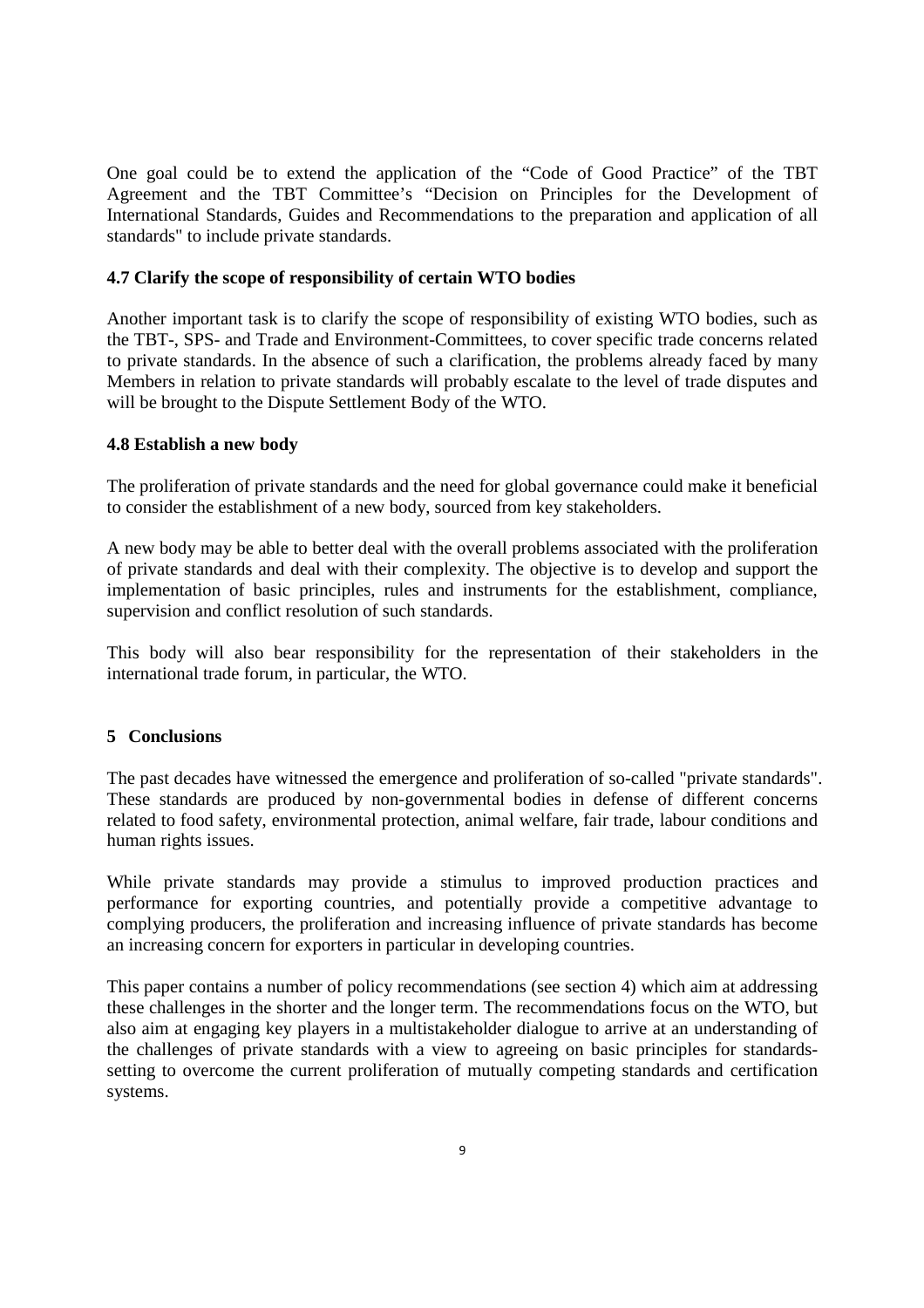In the longer term, further clarification of some WTO rules and functions is required as well as a more stable institutional environment to address standards setting, either in the form of a standing voluntary peer group to review ongoing developments and suggest approaches to deal with challenges or in the form of a new body specially created for this purpose.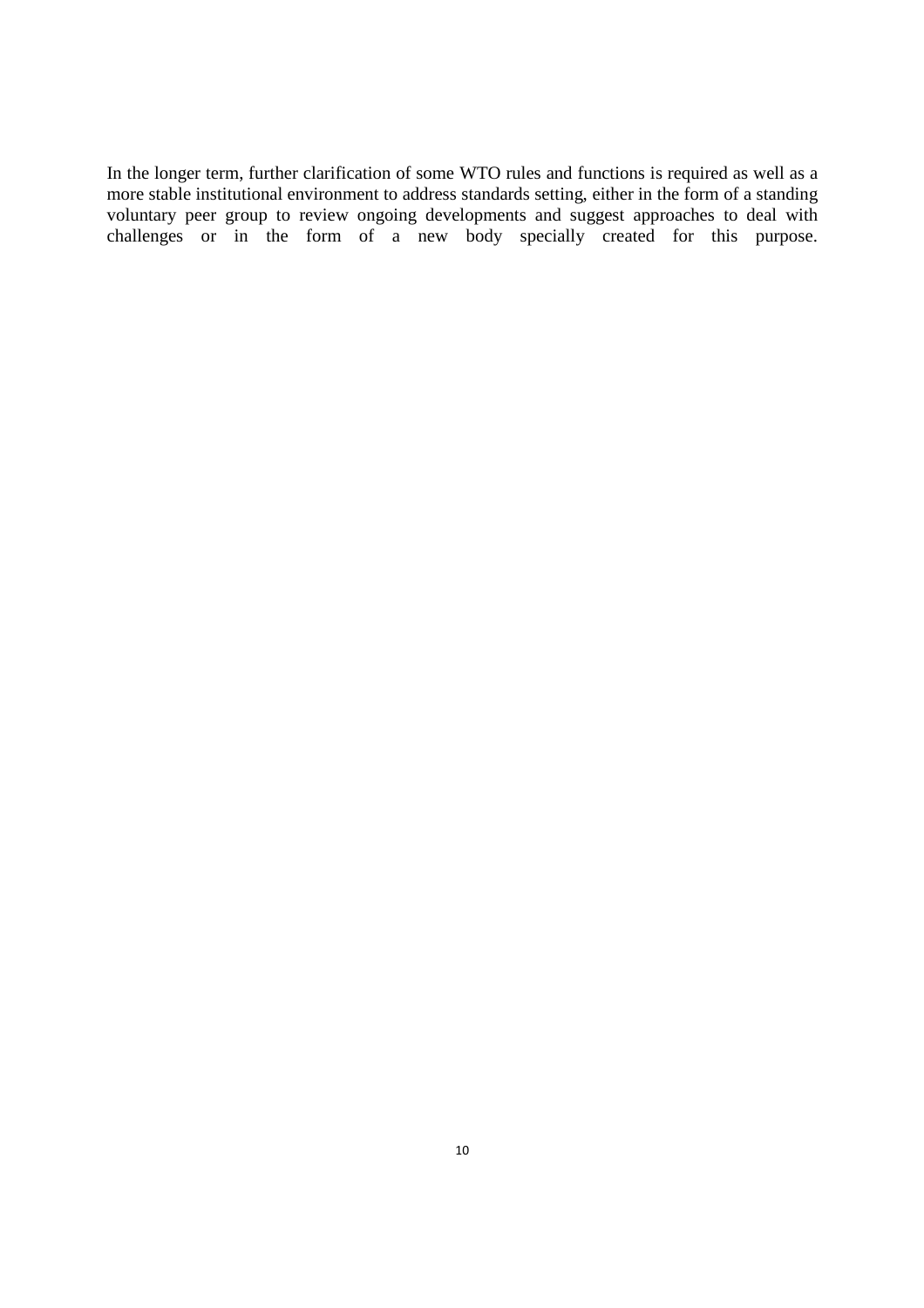#### **Annex 1: Definitions**

Source: WTO (1995), Agreement on Technical Barriers to Trade, Annex 1

## *Technical regulation*

Document which lays down product characteristics or their related processes and production methods, including the applicable administrative provisions, **with which compliance is mandatory**. It may also include or deal exclusively with terminology, symbols, packaging, marking or labelling requirements as they apply to a product, process or production method.

## *Standard*

Document approved by a recognized body, that provides, for common and repeated use, rules, guidelines or characteristics for products or related processes and production methods, **with**  which compliance is not mandatory. It may also include or deal exclusively with terminology, symbols, packaging, marking or labelling requirements as they apply to a product, process or production method.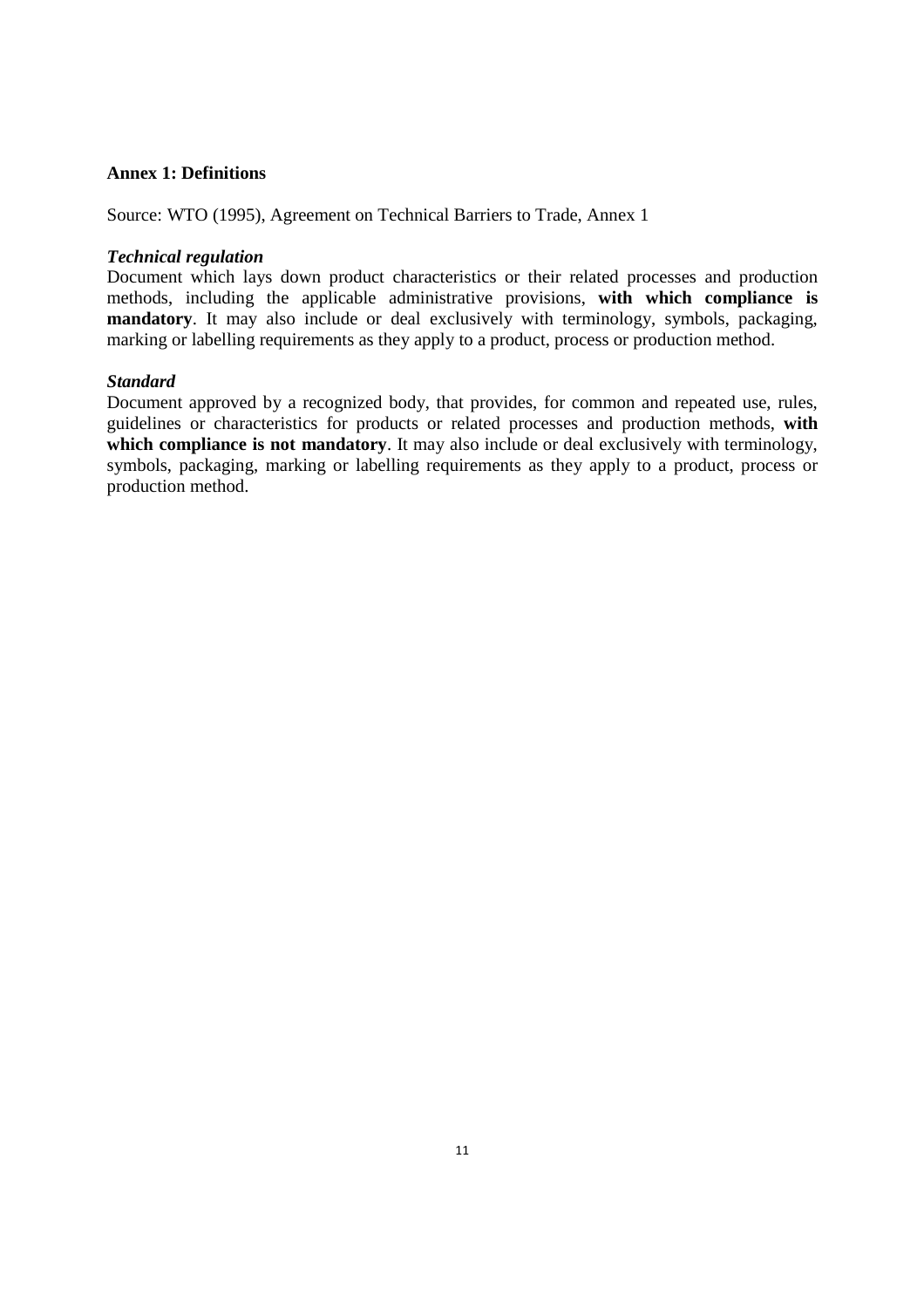## **Annex 2: Six principles for the development of international standards, guides and recommendations**

Source: Annex 4 of the Second Triennial review of the TBT Agreement (November 2000)

## **A. Transparency**

All essential information regarding current work programmes, as well as on proposals for standards, guides and recommendations under consideration and on the final results should be made easily accessible to at least all interested parties in the territories of at least all WTO Members Procedures should be established so that adequate time and opportunities are provided for written comments. The information on these procedures should be effectively disseminated.

## **B. Openness**

Membership of an international standardizing body should be open on a non-discriminatory basis to relevant bodies of at least all WTO Members. This would include openness without discrimination with respect to the participation at the policy development level and at every stage of standards development.

## **C. Impartiality and consensus**

All relevant bodies of WTO Members should be provided with meaningful opportunities to contribute to the elaboration of an international standard so that the standard development process will not give privilege to, or favour the interests of, a particular supplier/s, country/ies or region/s. Consensus procedures should be established that seek to take into account the views of all parties concerned and to reconcile any conflicting arguments.

## **D. Effectiveness and relevance**

In order to serve the interests of the WTO membership in facilitating international trade and preventing unnecessary trade barriers, international standards need to be relevant and to effectively respond to regulatory and market needs, as well as scientific and technological developments in various countries. They should not distort the global market, have adverse effects on fair competition, or stifle innovation and technological development. In addition, they should not give preference to the characteristics or requirements of specific countries or regions when different needs or interests exist in other countries or regions. Whenever possible, international standards should be performance based rather than based on design or descriptive characteristics.

## **E. Coherence**

In order to avoid the development of conflicting international standards, it is important that international standardizing bodies avoid duplication of, or overlap with, the work of other international standardizing bodies. In this respect, cooperation and coordination with other relevant international bodies is essential.

## **F. Development dimension**

Constraints on developing countries, in particular, to effectively participate in standards development, should be taken into consideration in the standards development process. Tangible ways of facilitating developing countries participation in international standards development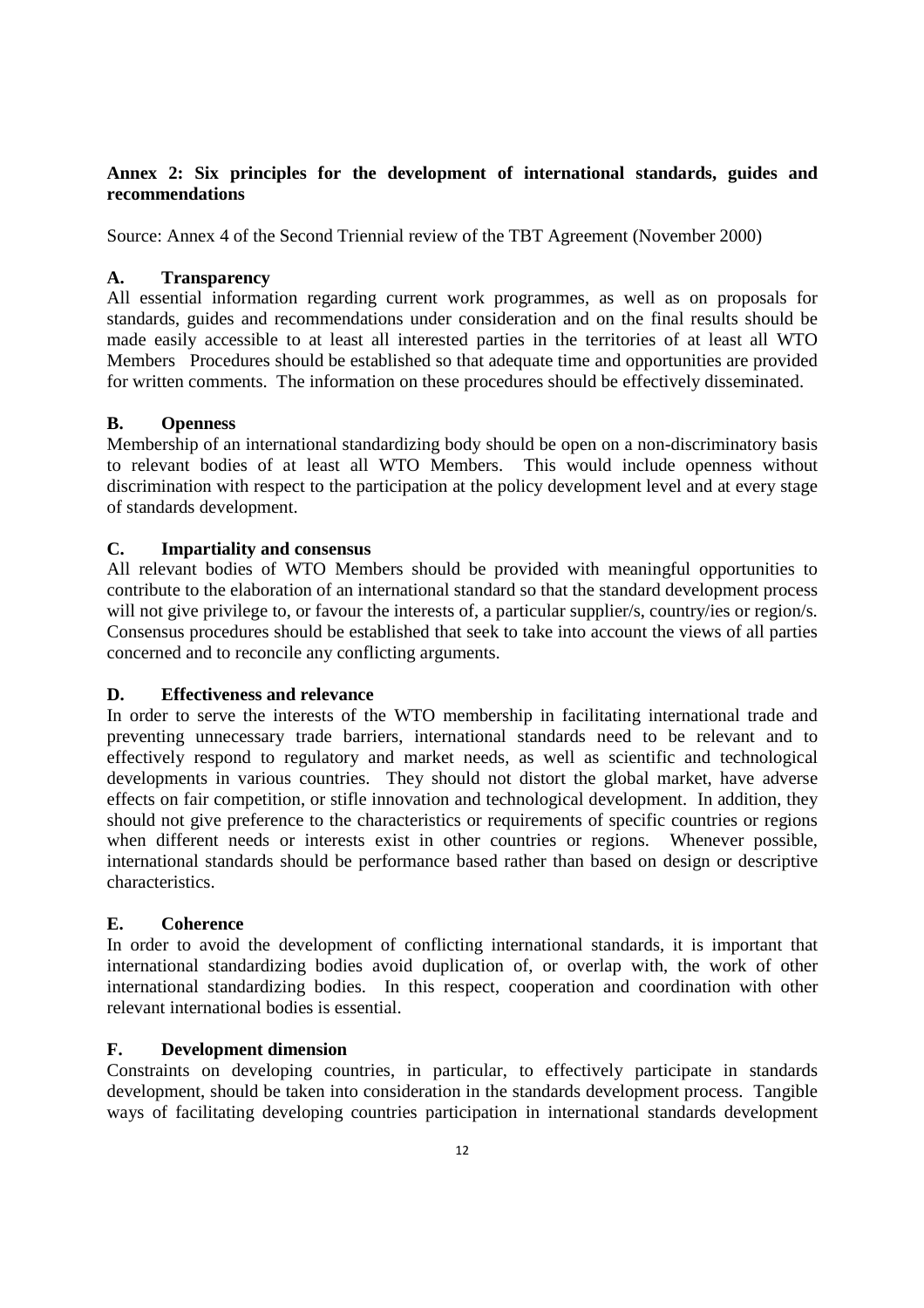should be sought. The impartiality and openness of any international standardization process requires that developing countries are not excluded *de facto* from the process. With respect to improving participation by developing countries, it may be appropriate to use technical assistance, in line with Article 11 of the TBT Agreement. Provisions for capacity building and technical assistance within international standardizing bodies are important in this context.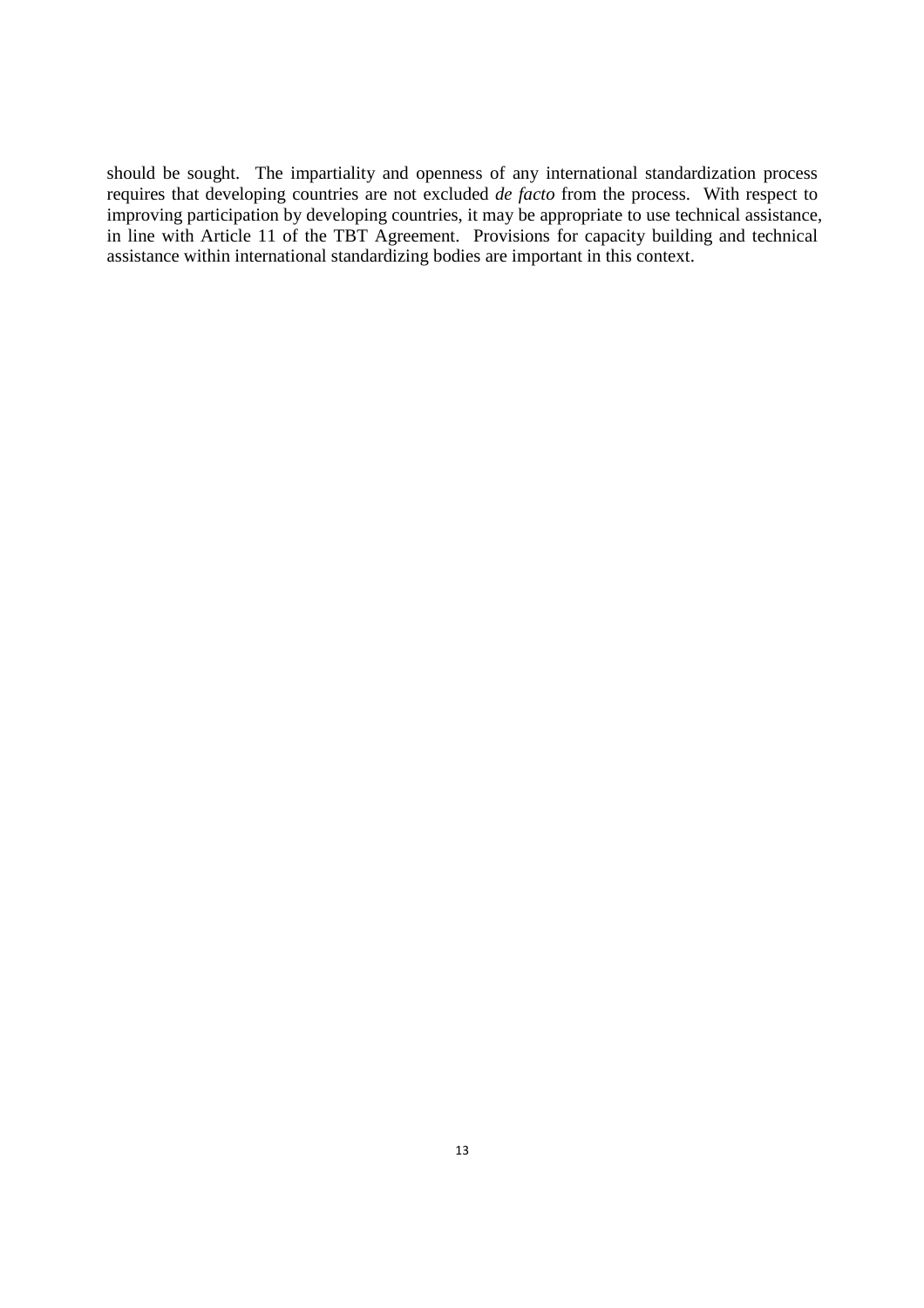#### **Annex 3: Governance in Global Value Chains**



Source: Gereffi, G., Humphrey, J., Sturgeon, T. (2005), p. 89

*Figure 3: Typology of governance structures in Global Value Chains* 

Figure 3 provides a typology of the organization of global value chains and their governance structures ranging from market-based exchanges between independent firms ("market") to full integration of certain operations into lead firms ("hierarchy"). The basis of this typology is the specific combination of three factors:

- A. The complexity of the information and of the knowledge transfer required to communicate product and process specifications from lead firms to suppliers;
- B. the extent to which such information can be codified and thereby made self-sufficient so that additional transactions between the cooperating firms are not needed;
- C. the capabilities of actual and potential suppliers to handle product and process specifications of lead firms and thereby to meet the requirements posed by them.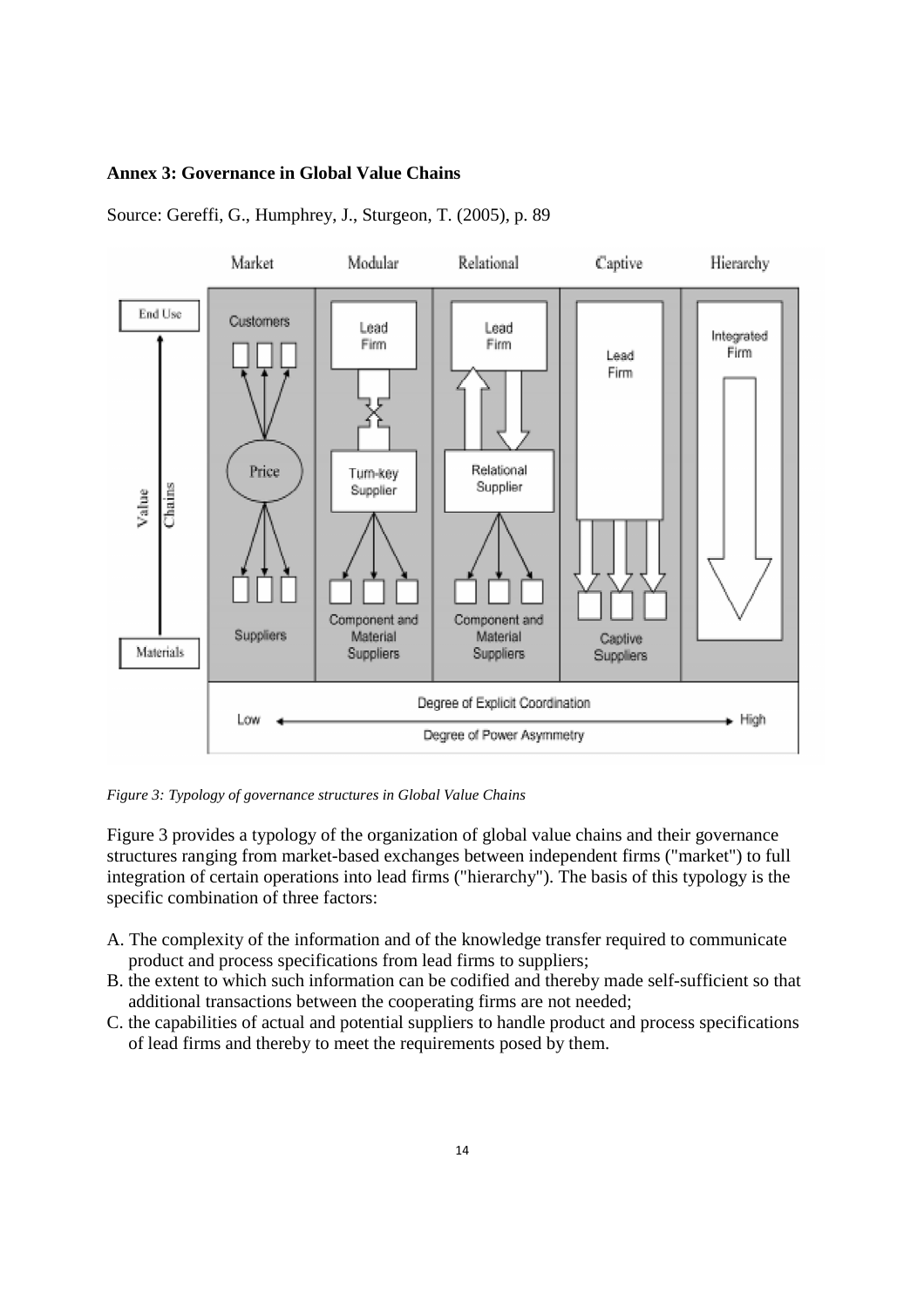#### **Annex 4: A discussion of the term "private standard"**

The term "private standard" was introduced in June 2005 in the SPS committee through a case raised by St. Vincent and the Grenadines expressing concerns about trade impacts caused by EurepGAP certification for bananas and is in use in the WTO since then.

As mentioned in the Introduction of this paper, the term "private standards generally refers to any requirements that are established by non-governmental entities including wholesale or retail stores, national producer associations or civil society groups or combinations of them."

However, it is argued here that the term "private standard" itself is inappropriate and misleading for the following reasons:

(1) Many standards are developed by bodies that have the legal status of private entities. Most standards organizations in Western European and the USA are private, although some of them are recognized – through different agreements and in different forms – by the governments in their respective countries as "national standards bodies".

(2) On the opposite, in many other countries standards organizations are governmental entities. In spite of this fact, the vast majority of the standards developed by them are voluntary regarding their use. An example is China whose national standards body, the Standardization Administration of China (SAC), is a governmental entity. However, over 90% of the national standards published by SAC have the status of "voluntary" standards.

(3) In line with the WTO/TBT definition of "standard" (see Annex 1), standards are voluntary, but they can be

a) made mandatory through reference in legislation or

<u>.</u>

b) introduced as one option (amongst possible others) to meet the requirements stipulated by legislation in which case they are not legally binding but have a prominent status as a means to satisfy legal requirements.

Both of the options in (3) exist, irrespective of whether a standard was developed by a governmental or a non-governmental entity. In both cases their status changes from a voluntary document, i.e. a standard, to a "regulation" or a kind of "quasi-regulation" (in case b)).

As a consequence, a standard, irrespective of whether it was developed by a governmental or a non-governmental entity, can be voluntary or become mandatory. This means the term "private" does not introduce a relevant distinction between standards.

It is therefore more appropriate to refer to "standards" in general and to distinguish between different types of standards on the basis of a set of three principal dimensions<sup>3</sup>:

- **Degree of enforcement of the standard**: Has the standard been made mandatory through legislation? Is it imposed by a lead firm in a supply or value chain making compliance by a firm a pre-condition for its participation in the chain?

<sup>&</sup>lt;sup>3</sup> Other criteria may also be applied, e.g. the degree to which a standard is based on scientific or related evidence (e.g. from laboratory tests), see e.g. Wijkström, E., McDaniels, D. (2013).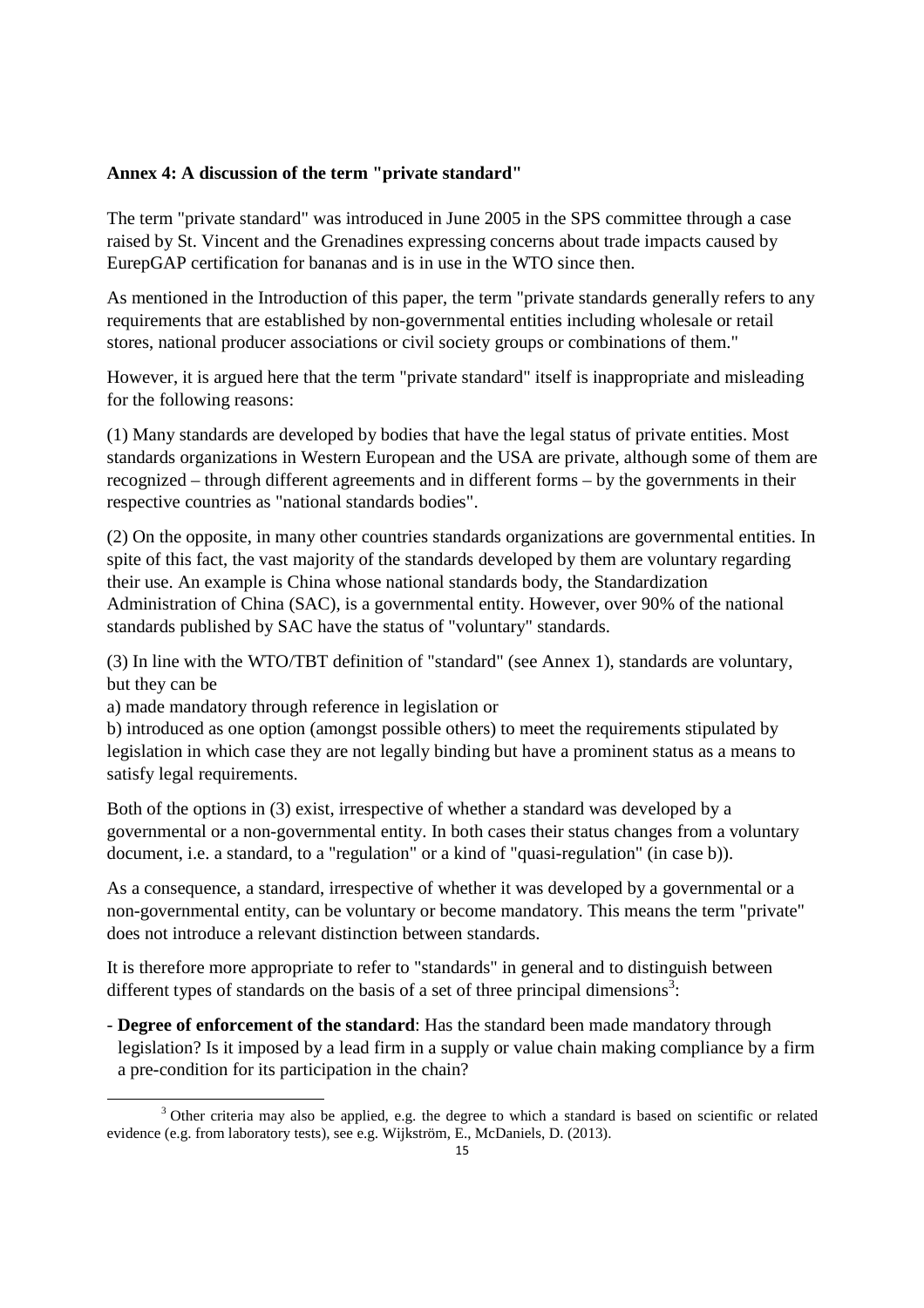- **Degree of market penetration**: What is the spread of the standard in (a) market(s)? Has it reached a market-dominating position?
- **Degree of openness/transparency/inclusiveness of the development process and**, as a consequence, the **level of consensus** it represents: Was the development process open, transparent and inclusive of all relevant stakeholders? Which degree of consensus does it consequently represent? To which extent did it meet the six principles formulated by the TBT Committee in the second triennial review (see Annex 2)?





**Openness/Transparency/Inclusiveness** 

#### *Figure 3: Standards mapping – Three principal dimensions*

Different standards can be mapped to these three dimensions and can be distinguished on this basis. It should be noted that not in all instances maximum openness, transparency and inclusiveness may be required: E.g. standards regarding the design of a technical device may be developed by a consortium of manufacturers without negatively affecting the interests of other manufacturers or end users of the device.

However, whenever standards have or are likely to have a significant impact on markets and in particular on end users and consumers, the degree of openness, transparency, inclusiveness and, consequently, the level of consensus which standards represent, is essential. Appropriate procedures and rules applied by standards-setting bodies should therefore ensure that such requirements are met.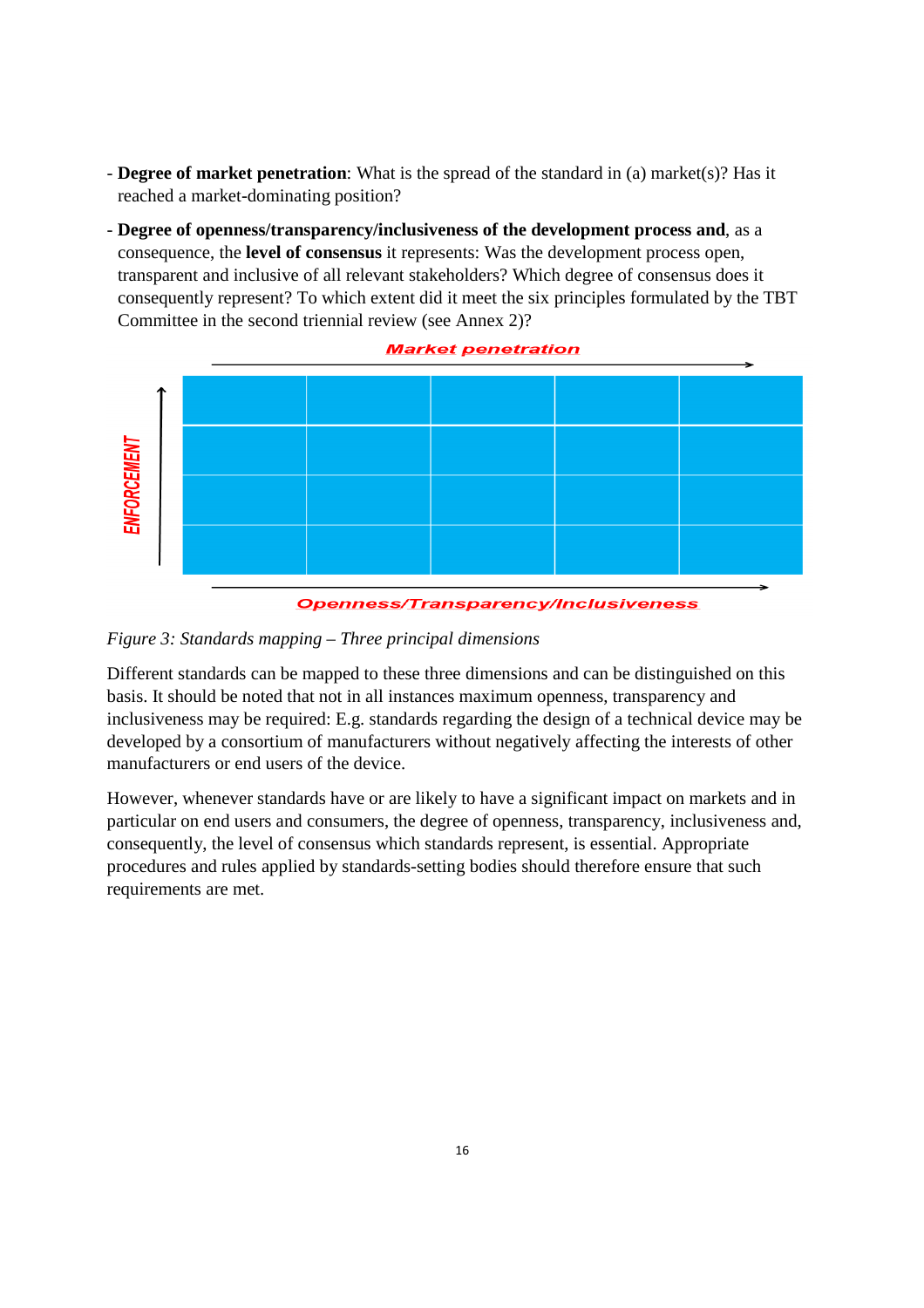#### **References**

Gereffi, G., Humphrey, J., Sturgeon, T. (2005), *The governance of global value chains*. Review of International Political Economy 12:1, February 2005: 78–104

ISEAL Alliance (2014), *Setting Social and Environmental Standards. ISEAL Code of Good Practice*, available at: http://www.isealalliance.org/our-work/defining-credibility/codes-of-goodpractice/standard-setting-code (accessed on 17 June 2015)

ISO/IEC (1994), ISO/IEC Guide 59:1994, *Code of good practice for standardization*. Geneva

UNCTAD (2013), *World Investment Report 2013. Global Value Chains: Investment and Trade for Development*. Geneva

UNFSS (2013), *Objectives and Challenges of the United Nations Forum for Sustainability Standards*, available at: https://unfss.files.wordpress.com/2013/03/intro-prest-unfss-launchingconference-21march-vers2.pdf (accessed on 12 June 2015)

Wijkström, E., McDaniels, D. (2013), *International Standards and the WTO TBT Agreement: Improving Governance for Regulatory Alignment*. Staff Working Paper ERSD-2013-06

WTO (1995), *Agreement on Technical Barriers to Trade*, available at: https://www.wto.org/english/docs\_e/legal\_e/17-tbt\_e.htm (accessed on 17 June 2015)

WTO (2000), *Second Triennial Review of the operation and implementation of the Agreement on Technical Barriers to Trade.* Document-reference: G/TBT/9

WTO (2007), *Private standards and the SPS Agreement. Note by the Secretariat of the SPS Committee*. Document-reference: G/SPS/GEN/746.

WTO (2009a), *Effects of SPS-related private standards - Compilation of replies*. *Note by the Secretariat*. Document-reference: G/SPS/GEN/932/Rev. 1

WTO (2009b), *Voluntary standards. Submission by Switzerland.* Document-reference: G/SPS/GEN/967

WTO (2009c), *Legal Framework for private standards in the WTO*. *Communication from Mercosur (Argentina, Brazil, Paraguay and Uruguay).* Document-reference: G/SPS/W/246

WTO (2014), *SPS-Committee, "Private standards" - draft definition*, available at: https://www.wto.org/english/news\_e/news14\_e/sps\_25mar14\_e.htm (accessed on 17 June 2015)